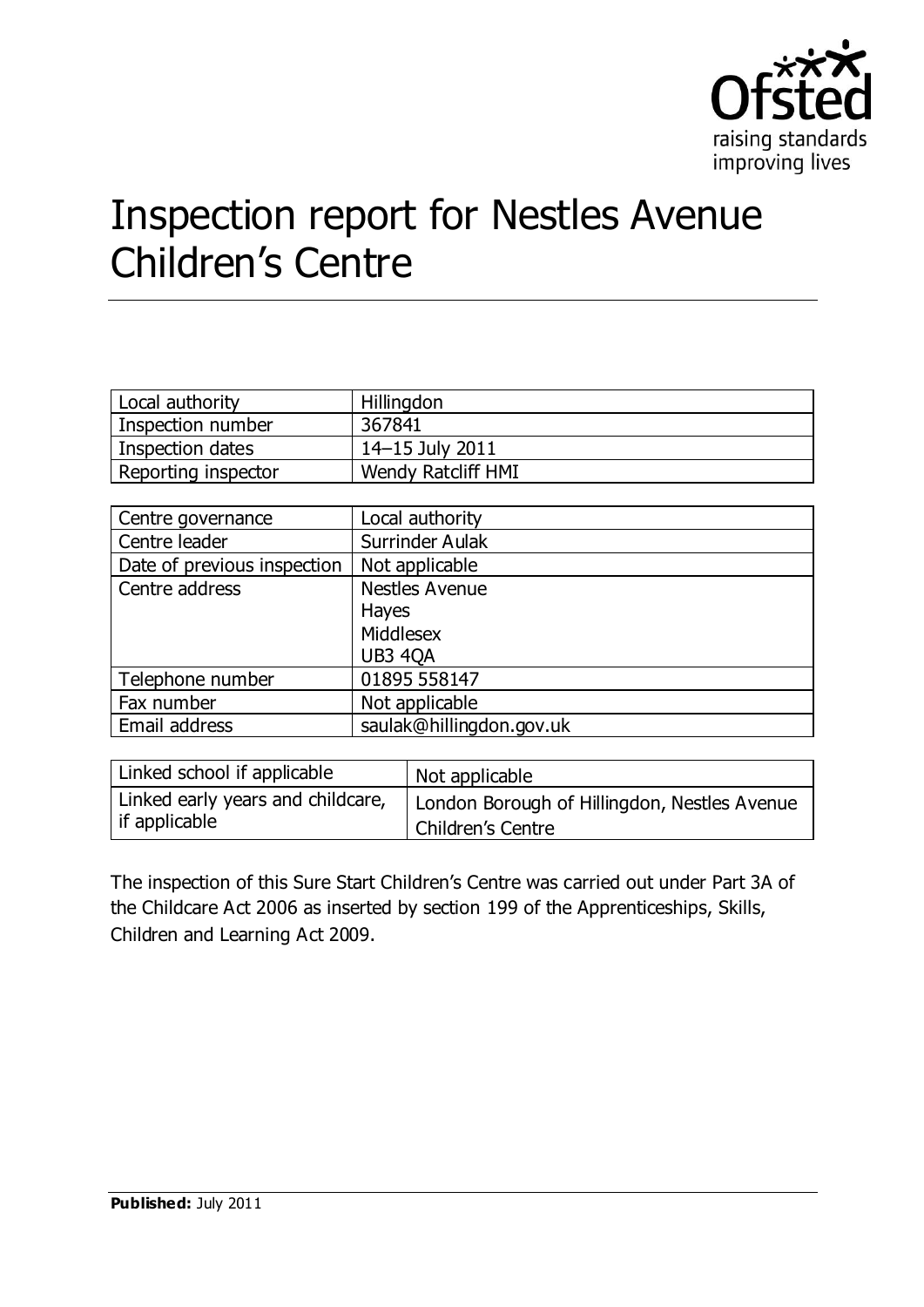The Office for Standards in Education, Children's Services and Skills (Ofsted) regulates and inspects to achieve excellence in the care of children and young people, and in education and skills for learners of all ages. It regulates and inspects childcare and children's social care, and inspects the Children and Family Court Advisory Support Service (Cafcass), schools, colleges, initial teacher training, work-based learning and skills training, adult and community learning, and education and training in prisons and other secure establishments. It assesses council children's services, and inspects services for looked after children, safeguarding and child protection.

If you would like a copy of this document in a different format, such as large print or Braille, please telephone 0300 123 1231, or email enquiries@ofsted.gov.uk.

You may copy all or parts of this document for non-commercial educational purposes, as long as you give details of the source and date of publication and do not alter the information in any way.

To receive regular email alerts about new publications, including survey reports and school inspection reports, please visit our website and go to 'Subscribe'.

Royal Exchange Buildings St Ann's Square Manchester M2 7LA

T: 0300 123 1231 Textphone: 0161 618 8524 E: enquiries@ofsted.gov.uk W: www.ofsted.gov.uk

No. 100024 © Crown copyright 2011

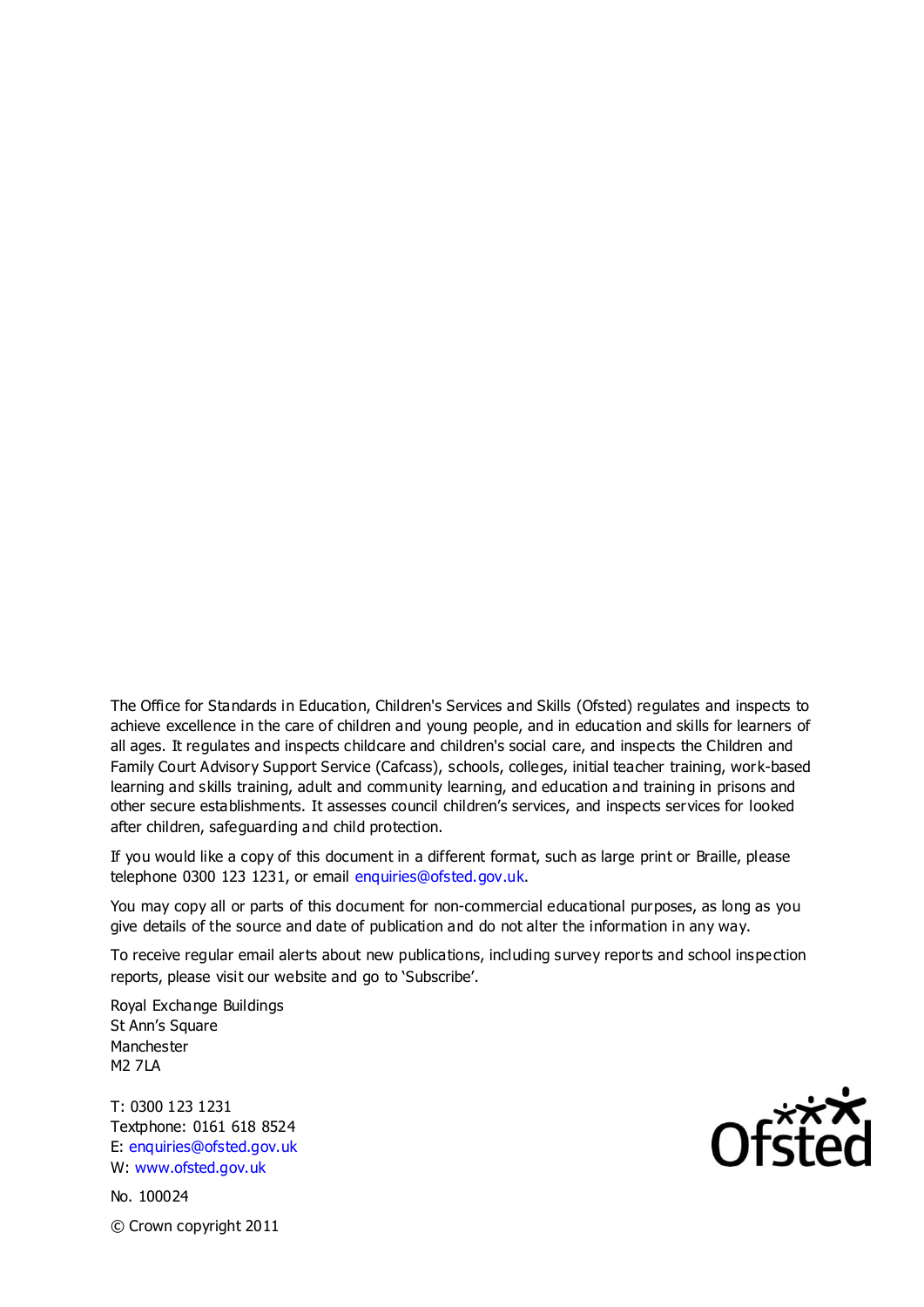

# **Introduction**

The inspection addresses the centre's contribution to:

- $\blacksquare$  facilitating access to early childhood services by parents, prospective parents and young children
- maximising the benefit of those services to parents, prospective parents and young children
- $\blacksquare$  improving the well-being of young children.

The report is made to the local authority and a copy is sent to the children's centre. The local authority may send the report to such persons it considers appropriate and must arrange for an action plan to be produced in relation to the findings in this report.

An inspection of the registered early years/childcare provision was carried out the week before the inspection of the centre under Section 3 of the Childcare Act 2006. The report of this inspection is available on our website [www.ofsted.gov.uk.](http://www.ofsted.gov.uk/)

This is the first inspection of the centre. This inspection was carried out by one of Her Majesty's Inspectors and an early years inspector. The inspectors held meetings with the head of centre, the senior leadership team, members of the advisory group, staff, local authority representatives, and partner agencies, including representatives from the health service. They had informal discussions with parents and children, and visited sessions in the community.

They observed the centre's work, and looked at a range of relevant documentation including key policies, the centre's self-evaluation documents, its service plans, action plan, evaluations and data about people who use the centre.

# **Inspection judgements**

**Grades: 1 is outstanding, 2 is good, 3 is satisfactory, and 4 is inadequate**

# **Information about the centre**

Nestles Avenue Children's Centre was designated in 2003 and was the first children's centre in Hillingdon. It is run directly by the local authority and provides all elements of the core offer. There is an advisory group of representatives from a number of community partners to provide guidance and support. A parent forum, known as a 'coffee mornings/afternoon' feeds into the advisory group.

The centre serves the Pinkwell ward as well as other surrounding areas. There are 975 children under five living in the centre's catchment area, with around 42% of under fours living in poverty. The centre serves one of the 30% deprived areas in the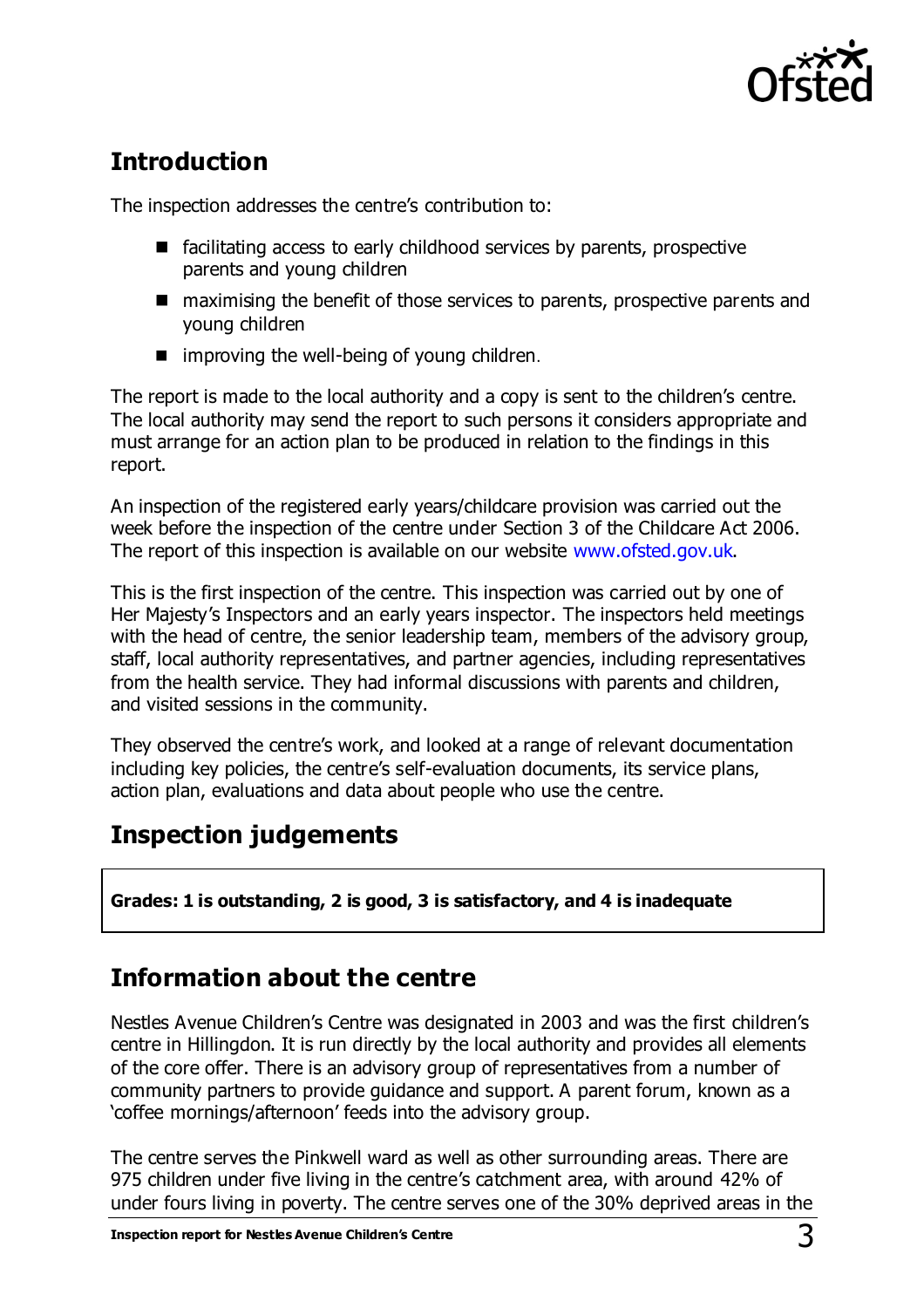

**2**

**2**

country. The area has a range of different housing accommodation, which includes temporary housing. The local population comprises of a variety of ethnic backgrounds. Data show that 56% of families are White British or other White backgrounds. Around 33% of families are from Asian backgrounds. There are smaller percentages of other minority ethnic groups and approximately 20 different languages are spoken in the community. There is an increasing number of families of Polish and Somali heritage and a number of asylum seekers and refugees. In 2010 around 35% of children achieved a total of at least 78 points across the Foundation Stage Profile with communication, language and literacy, personal, social and emotional development and problem solving, reasoning and numeracy being the weaker areas. This is lower than both the local authority and national averages.

The centre provides childcare for children under eight years and is registered on the Early Years Register and both parts of the Childcare Register. Both the childcare provision and the children's centre are open on weekdays from 8.00am to 6.00pm and are open all year except Christmas and bank holidays.

### **Overall effectiveness**

**The effectiveness of the children's centre in meeting the needs of and improving outcomes for users and the wider community**

### **Capacity for sustained improvement**

**The centre's capacity for sustained improvement, including the quality of its leadership and management**

# **Main findings**

Nestles Avenue Children's Centre makes a good contribution to improving outcomes for users through the good support it provides families. This is because those in charge are demonstrating a clear vision and have an accurate understanding of the centre's strengths and areas for improvement. There are good relationships with key partners. Together they are taking steps to improve the already good outcomes for users and to develop services for the target groups, for example those in the most deprived area of the reach who are yet to engage in services. As a result, the centre's capacity to improve further is good.

Staff are passionate about their work and are an effective team. They are involved in the evaluation process that leads to the setting of future targets in line with the priorities set by the local authority. However, targets are not always precise enough to measure the impact of outcomes. The centre has begun to track the longer term impact of its users, for example, by completing learning journeys for some families who are accessing the centre's services. They are not yet making full use of the available data to fully analyse and track the impact that the services provided are having for all users.

Outcomes for users are good and improving. Those using the centre enjoy and highly appreciate the services offered. They feel the centre is responsive to their needs and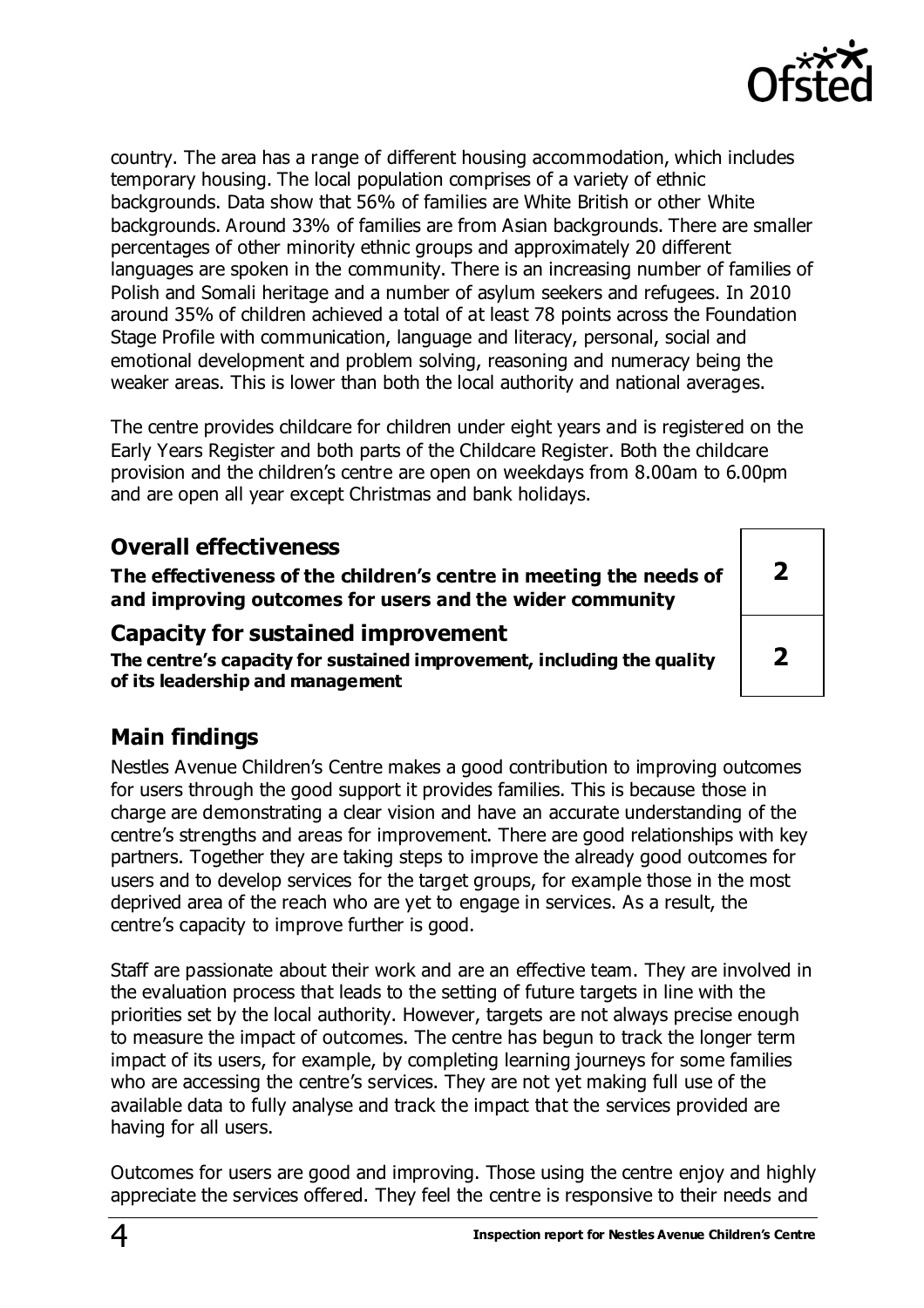

cite many examples of how it has impacted positively on their lives. For example, the course 'Managing Your Money', run by the Citizens Advice Bureau, was successful in raising users' awareness of financial issues including budgeting for meals and dealing with bills. One parent reports increased confidence and 'how to save on bills and save energy at home'. Families are improving their awareness of home safety through events such as Safety Week. Children are making good progress in their communication and language skills because of input from speech and language therapists (SALT) during 'Small Talk' sessions. Users are responding well to health promotions such as the health fair and opportunities during activity sessions to gain a greater understanding of healthy diets. Many users benefit from English for speakers of other languages (ESOL) courses, which build their confidence, selfesteem and make it easier to be part of the community. For some this has led to gaining recognised qualifications and progress to further training with a view to gaining employment.

Children's safety and well-being are enhanced by the effective implementation of safeguarding polices and procedures. Safeguarding is at the heart of the centre's work. Users benefit from good levels of care, guidance and support. They value the welcoming, inclusive and safe environment, as well as the amount of time staff spend listening to, and supporting them, particularly when they are experiencing a crisis. This is reflected in one user's comment, 'We feel safe here.' The centre has established secure links with outside agencies, such as health visitors and speech therapists, to target specific support for those users who need it the most. Several case studies confirm the positive impact this intervention is having on improving users' lives.

Users make a good contribution to shaping services as the centre regularly seeks their views. The numbers of users accessing the centre's services is increasing and much of this is attributed to families sharing their positive experiences within the community. The data provided by the local authority are helping staff to identify areas of need in the wider community where there are more vulnerable families who are not yet accessing the centre. As a result, staff are distributing information written in English about the centre in these areas. The centre makes good use of interpretation for those using the centre with little or no English as some staff speak other languages and parents help each other. However, written communication is not always accessible for the wider community.

### **What does the centre need to do to improve further?**

#### **Recommendations for further improvement**

- Develop the effectiveness of the centre's evaluation cycle to ensure all available data are more robustly analysed to make targets more precise and to enable outcomes for users to be explicit.
- Consider the way in which information about the centre and its services is provided for the wider community, including those who do not speak English.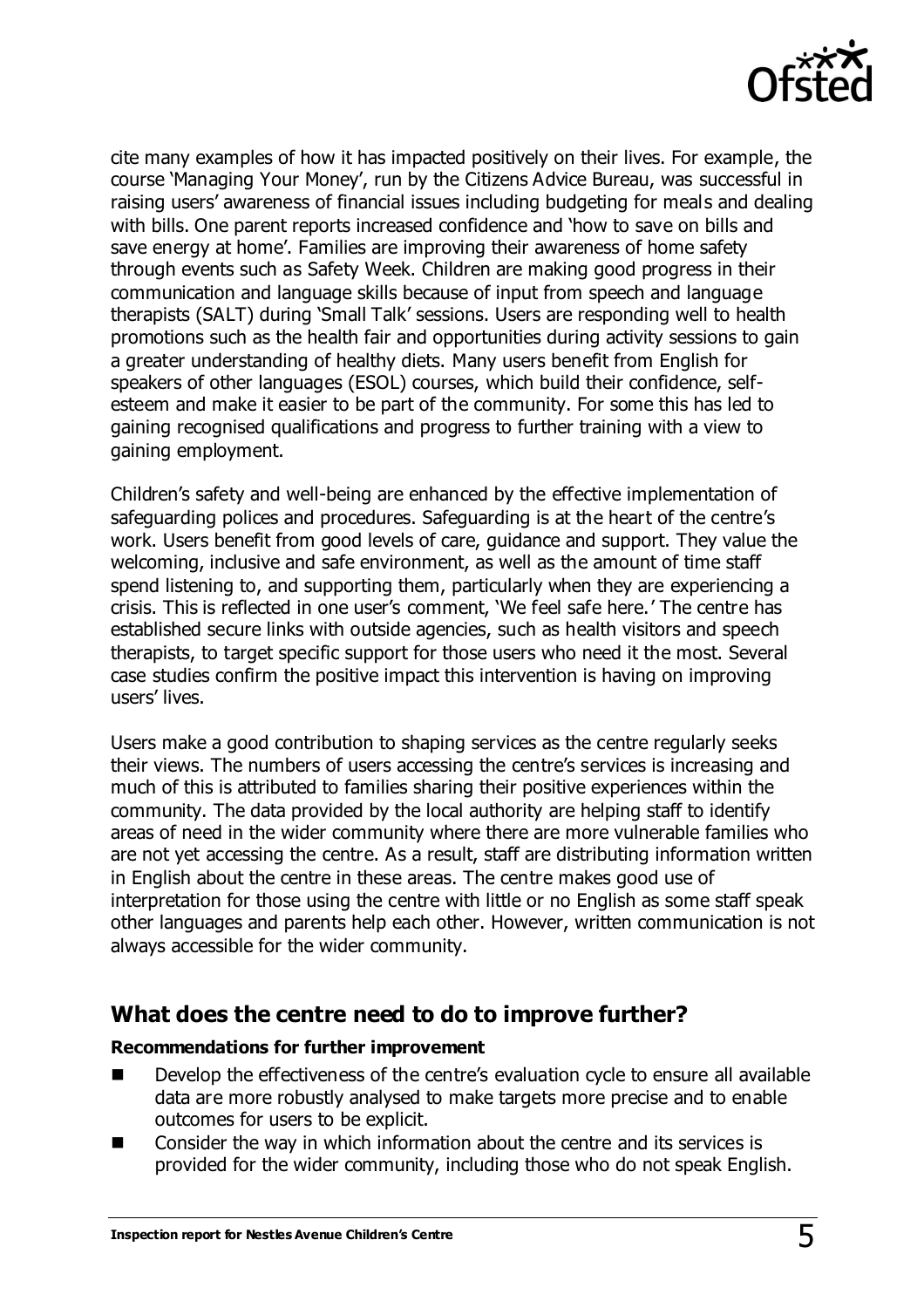

### **How good are outcomes for users? 2**

Parents and children who attend the centre are well informed to make healthy choices about food based on positive and practical experiences. For example, at the dads' session, fathers gain a greater understanding of the health benefits of making their own pizzas rather than ordering a takeaway. The 'Active Kids' session is helping families to understand the importance of physical exercise leading to healthier lifestyles. Mothers are well supported in breastfeeding through the breastfeeding support drop in. The centre is also actively promoting the benefits of breastfeeding during group sessions such as the young parents group and the Afghani women's group. However, the data show that the numbers of mothers who stop breastfeeding in the first six to eight weeks remains high. Events such as a 'tooth party' are promoting users' awareness of dental health. Parents and carers are made aware of the hidden sugars in fizzy drinks and children receive a toothbrush and toothpaste from the 'brush for life' team. They are shown the correct way to brush their teeth. As a result, an increasing number of families are registering with a dentist.

Ensuring the emotional well-being of users is a high priority for the centre, particularly those with children with special educational needs and/or disabilities, identified as a child in need or subject to child protection plans. Families with children with autism benefit from attending the 'Early Bird Course'. Families are gaining a better understanding of their child's disability and how to engage and play with their child. The Common Assessment Framework (CAF) is used effectively to identify specific needs, ensuring users are able to fully access appropriate services. Family workers are key in this work with vulnerable families and build trusting relationships so families feel able to engage with other professionals to access the required help. Children and families feel safe when at the centre. Parents report that they are developing an understanding of fire safety and take up checks from the fire service to install fire alarms. They benefit from guidance in learning how to effectively manage their children's behaviour in safe ways. Young parents are developing a greater understanding of how to keep their children safe when at home and when outdoors. For example, at a teddy bears picnic in the park, the family worker ensures parents contribute to a risk assessment and take responsibility for keeping each other safe.

Children and parents join together to enjoy playing and learning in a warm and welcoming environment, for example for 'Rhyme Time' and 'Story and Rhyme Time'. Parents are supported to play with their children and some families are completing learning journeys. These are helping parents understand the learning and stage of development of their child. Children accessing the two-year-old funding, those identified as children in need and those on child protection plans are benefiting from places within the early years provision and are making good progress in their learning. Children are supported well as they start school. Sessions held at Cranford Park School provide key messages for both children and their parents about the transition to school. For example, staff refer to children starting at nursery school soon and that mummy will leave them, but just like in the story 'Owl's Babies' she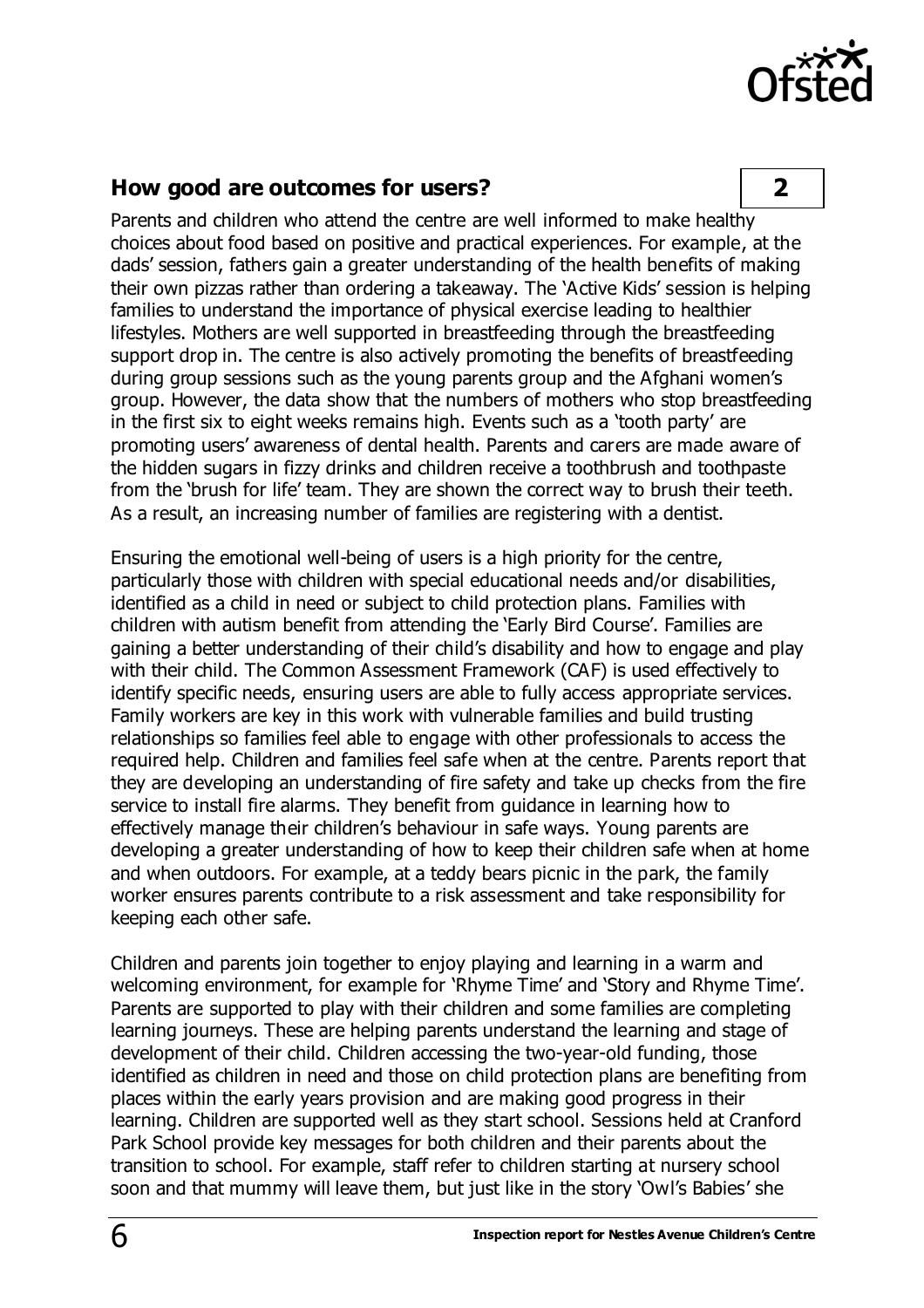

always comes back. The school reports that those children who have accessed the children's centre settle quickly at nursery. Adult users are developing their confidence and parenting skills as they access a range of different activities and courses. Some users have attended volunteer training, which has lead to new groups being established, such as SPLAT ('stay, play, learn and talk'), a group for parents run by parents. Achievement is highly valued and celebrated, which is helping to raise users' aspirations. The centre has begun to work in partnership with other local children's centres in order to develop the programme of adult learning and is considering more effective ways of tracking users' achievements.

The centre seeks the views of users at the end of sessions, through questionnaires and the 'coffee afternoons/mornings'. Other parents help those with English as an additional language to share their views. Children also have opportunity to share their views, for example at the end of 'Story and Rhyme Time' one child circled the smiley face on the feedback form and made marks on the paper requesting a story about a zebra at the next session. The range of different activities offered is enabling families to access the services they need in the community, for example the Afghani Women's Group provides information about registering with a doctor and joining the library. The centre is established at the heart of the community and celebrates a range of different festivals. Users treat each other with respect and community cohesion is promoted.

| The extent to which children, including those from vulnerable groups,<br>are physically, mentally and emotionally healthy and families have<br>healthy lifestyles       | $\overline{2}$          |
|-------------------------------------------------------------------------------------------------------------------------------------------------------------------------|-------------------------|
| The extent to which children are safe and protected, their welfare<br>concerns are identified and appropriate steps taken to address them                               | $\mathbf{2}$            |
| The extent to which all users enjoy and achieve educationally and in<br>their personal and social development                                                           | $\mathbf{2}$            |
| The extent to which children engage in positive behaviour and develop<br>positive relationships and users contribute to decision-making and<br>governance of the centre | 2                       |
| The extent to which children are developing skills for the future and<br>parents are developing economic stability and independence including<br>access to training     | $\overline{\mathbf{2}}$ |

#### These are the grades for the outcomes for users

### **How good is the provision? 2**

Centre staff have a good understanding of the needs of the community and their particular needs. They are effective at assessing the needs of individual children and families who use its services. For example, the centre makes effective use of the Common Assessment Framework to ensure the individual needs of vulnerable families are identified and planned for. Users feel very well supported, particularly when in times of crisis. This is encapsulated by one user who states, 'The centre has been a lifeline for us and Nestles is an invaluable part of our community.' Good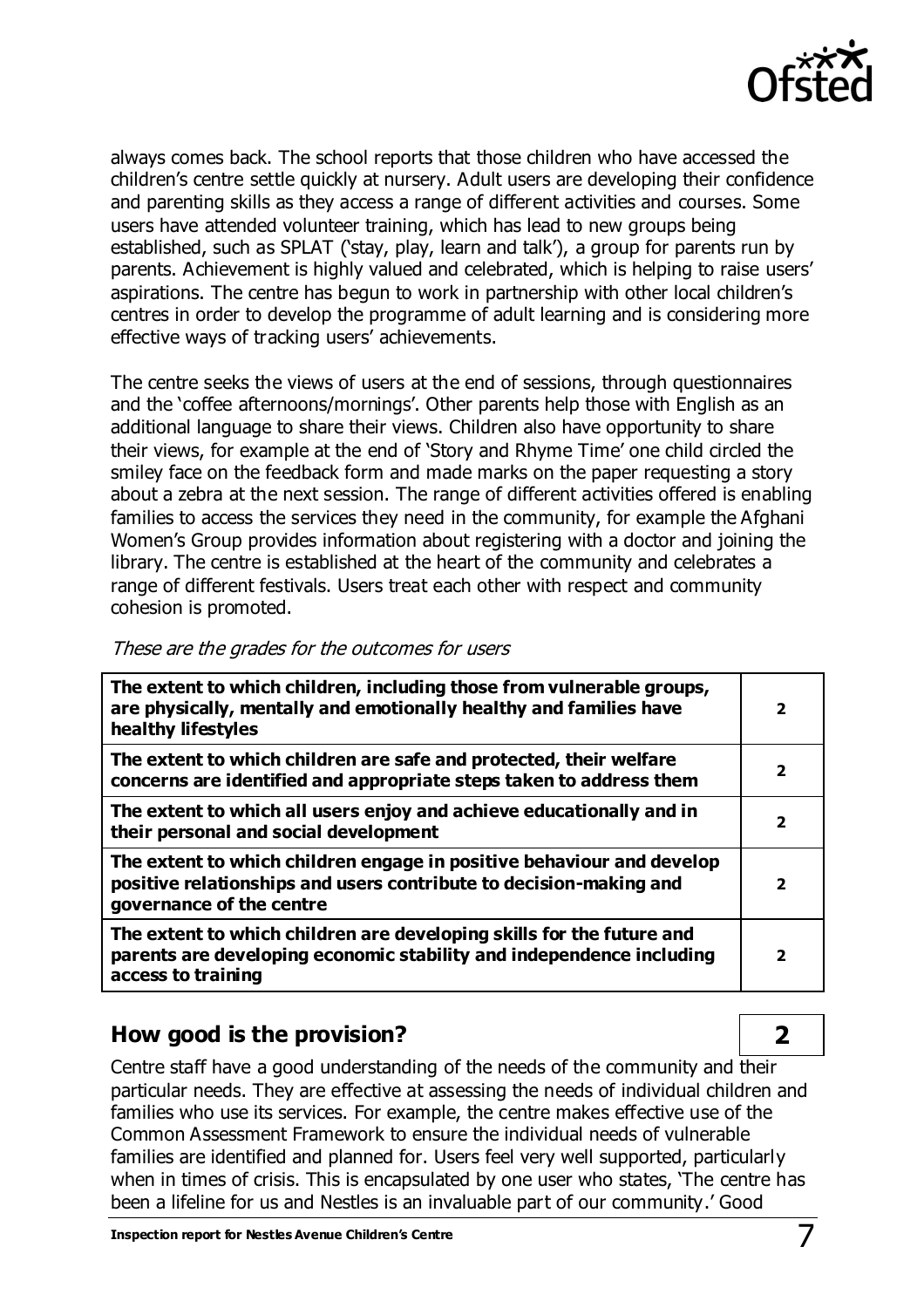

relationships are in place with a range of key partners including social care, health, speech and language therapy, JGA, Refugee Effective Active Partnership, Jupiter House and the Asian women's group. The centre follows clear processes to involve these partners in targeting services for individual children and families, ensuring support packages are put in place. For example, there is a strong partnership working between the centre's family workers and the workers at Jupiter House. This joint working is benefiting the young parents in temporary accommodation as they are helped to develop parenting skills, access benefit advice and make the changes they need to gain permanent housing. Provision is tailored to meet these needs through targeted services such as parenting courses, and attendance at the young parent group and the Afghani women's group. The childminders 'Stay and Play' dropin group enables childminders to work together professionally and to share best practice.

The centre is beginning to use the data made available from the local authority and information from partners more accurately to target services. For example, Foundation Stage Profile scores are below both the local authority and national averages and the centre have begun to gain information from the school in order to identify the weaker areas. As a result, these areas, including personal, social and emotional development and communication, language and literacy, are the focus when planning children's centre activities. The centre is engaging with its target groups and recognises more needs to be done to increase the number of vulnerable families in the community accessing the centre. The local authority has provided the centre with some useful information identifying where in the reach these families are. They publicise the centre's services within the community and deliver 'flyers' in the identified area. However, it is not clear that all families can access this information due to language barriers and, as yet, this or other potential difficulties have not been explored.

|  | ---                                               |  |  |  |  |
|--|---------------------------------------------------|--|--|--|--|
|  | These are the grades for the quality of provision |  |  |  |  |

These are the grades for the quality of provision

| The effectiveness of the assessment of the needs of children, parents<br>and other users                                   | $\overline{\mathbf{2}}$ |
|----------------------------------------------------------------------------------------------------------------------------|-------------------------|
| The extent to which the centre promotes purposeful learning,<br>development and enjoyment for all users                    | 2                       |
| The extent to which the range of services, activities and opportunities<br>meet the needs of users and the wider community | 2                       |
| The quality of care, guidance and support offered to users within the<br>centre and the wider community                    | 2                       |

## **How effective are the leadership and management? 2**

The leadership of the centre is good. Governance arrangements are secure at all levels and there are clear lines of accountability in place. Members of the advisory board, which includes parent representatives, are clear on the centre's aims and objectives. The whole staff team shows enthusiasm, motivation and commitment to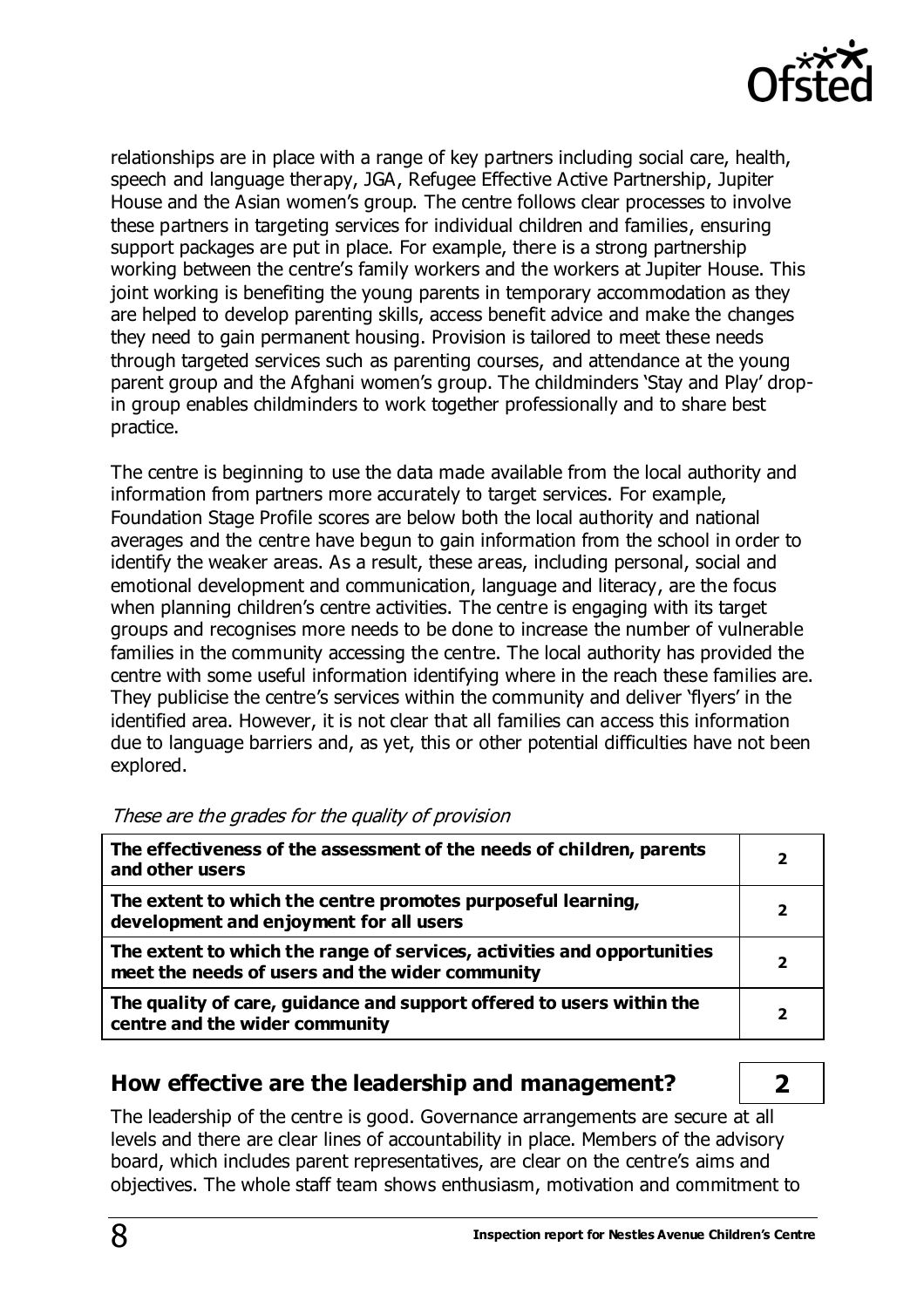

improving outcomes for users and striving towards high quality services. Line management arrangements are clear and staff fully appreciate the opportunities for professional development, for example studying for the Early Years Foundation Degree. The head of centre involves staff in the process of self-evaluation in order to identify strengths and priorities for improvement. The targets in the service plan link to strategic planning. These are then used to set the centre's action plan. There are many targets and these are not always precise enough with clearly measureable success criteria in order for the advisory board, the local authority and managers to fully assess the impact on outcomes. The centre is gathering a range of evidence to demonstrate impact, including case studies and learning journeys for some families. However, it is not yet systematically tracking outcomes explicitly well to show the full impact of the services they provide. The centre provides the local authority with quarterly returns informing them of the number of users accessing services. Until recently these records were kept manually. The local authority has recently introduced a database in order to help the centre to gather, record and analyse information in a more effective way.

Effective leadership and management ensure professionals work together to improve outcomes for families. Safeguarding arrangements are given good priority and robust measures are in place to protect centre users, including risk assessments. All staff are aware of the procedures to follow if they have concerns. Safer recruitment practices are followed and the centre has effective systems to ensure all visitors to the centre follow safe practices. The centre is working with other centres across the cluster to ensure services are not duplicated and to make effective use of staff's knowledge and skills, such as different languages spoken, providing value for money. However, on occasions, there is a delay in services being delivered, for example a first-aid course has been postponed whilst the centre awaits financial approval from the local authority.

The centre has a strong commitment to providing an inclusive environment and removing barriers. For example, crèche places are provided in order for parents to access courses, such as ESOL. Family support workers help families to access important health appointments and to have an understanding of decisions made at case conferences. The centre recognises that achievement of users is low within the reach area and data for the foundation stage profile scores are beginning to be used more effectively to plan activities in order to narrow the achievement gap.

| The extent to which governance, accountability, professional<br>supervision and day to day management arrangements are clear and<br>understood           | $\overline{\mathbf{2}}$  |
|----------------------------------------------------------------------------------------------------------------------------------------------------------|--------------------------|
| The extent to which ambitious targets drive improvement, provision is<br>integrated and there are high expectations for users and the wider<br>community | $\overline{\mathbf{2}}$  |
| The extent to which resources are used and managed efficiently and<br>effectively to meet the needs of users and the wider community                     | $\overline{\phantom{a}}$ |

These are the grades for leadership and management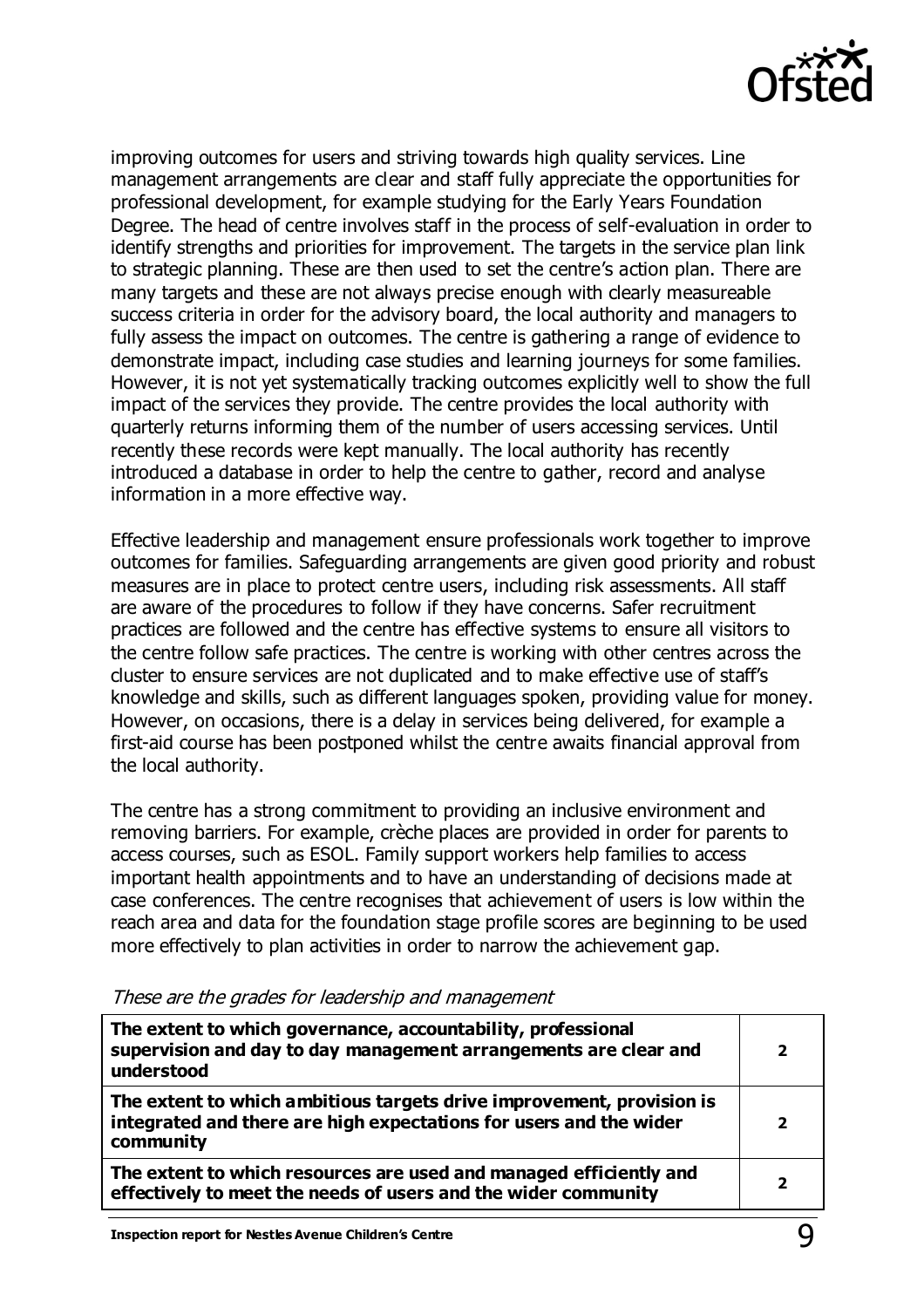

| The extent to which equality is promoted and diversity celebrated,<br>illegal or unlawful discrimination is tackled and the centre fulfils its<br>statutory duties | $\overline{\mathbf{2}}$  |
|--------------------------------------------------------------------------------------------------------------------------------------------------------------------|--------------------------|
| The effectiveness of the centre's policy, procedures and work with key<br>agencies in safeguarding children and, where applicable, vulnerable<br>adults            | $\overline{\phantom{a}}$ |
| The extent to which evaluation is used to shape and improve services<br>and activities                                                                             | $\overline{\mathbf{2}}$  |
| The extent to which partnerships with other agencies ensure the<br>integrated delivery of the range of services the centre has been<br>commissioned to provide     | $\overline{2}$           |
| The extent to which the centre supports and encourages the wider<br>community to engage with services and uses their views to develop the<br>range of provision    | $\overline{\mathbf{2}}$  |

# **Any other information used to inform the judgements made during this inspection**

An inspection of the early years provision at the children's centre took place on 4 July 2011 and received an overall judgement of outstanding. This report has been used to inform judgements during this inspection.

Any complaints about the inspection or the report should be made following the procedures set out in the guidance 'Complaining about inspections', which is available from our website: [www.ofsted.gov.uk.](http://www.ofsted.gov.uk/) If you would like us to send you a copy of the guidance, please telephone 0300 123 1231, or email [enquiries@ofsted.gov.uk.](mailto:enquiries@ofsted.gov.uk)

# **Summary for centre users**

We inspected the Nestles Avenue Children's Centre on 14 and 15 July 2011. We judged the centre as good overall.

Your children's centre provides you with an attractive, safe environment where you and your children feel well cared for and valued. Those of you that we spoke to told us that you really enjoy the range of activities on offer, from drop-in groups such as 'Stay and Play', 'Rhyme Time' and 'Active Kids'. From our observations, discussions and case studies, we were able to see that the centre is having a positive impact on your lives. We found that the care, guidance and support that staff offer you is good. You told us how much you appreciate the relationships you have with the staff and how they take the time to listen, particularly when you may be experiencing a crisis.

Staff are enthusiastic and work effectively as a team. They are committed to helping you make positive changes in your lives. Outcomes for users are good and improving. We enjoyed hearing about the 'tooth party' and how this helped you gain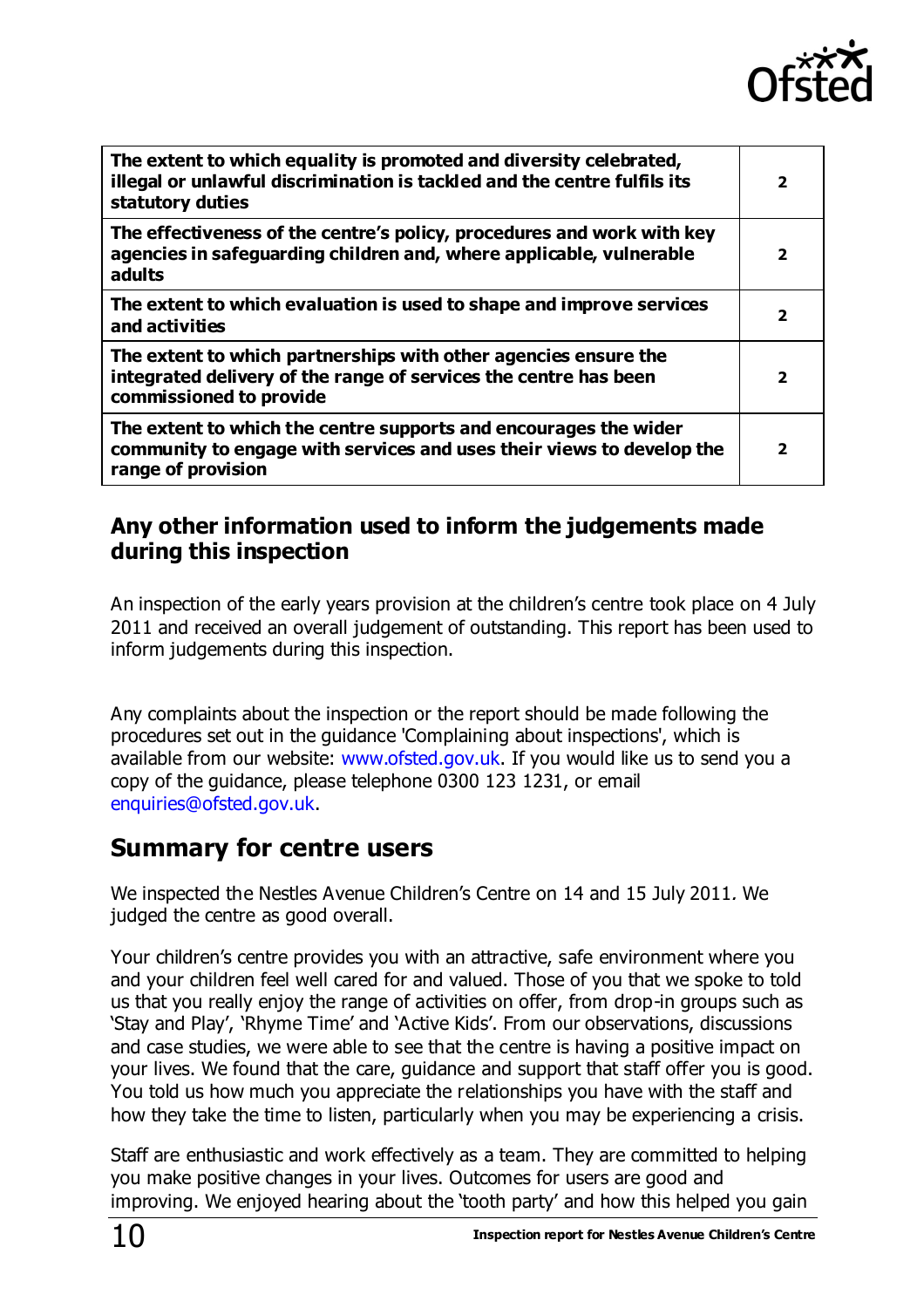

a greater understanding of dental health, such as the hidden sugars in fizzy drinks. Your children enjoyed receiving their free toothbrush and toothpaste from 'brush for life' and learnt how to brush their teeth correctly. As a result, some of you registered with a dentist.

You told us that you and your children enjoy the range of activities available and the focus on promoting good health in some sessions and healthy snacks is helping you gain a better understanding of healthy lifestyles. Events such as Safety Week and visits from the fire service to install smoke alarms are helping you to keep your families safer in the home. The teddy bears picnic was a success for the 'Young Parents' group and you worked together to ensure your children where safe in the park.

Those in charge have set targets in order to continue to improve the range of services they provide so they can reach even more families in the community, particularly those who may be feeling more vulnerable. They have developed some secure partnerships with other professionals and organisations in order to improve the lives of you all, for example with health visitors and the speech and language therapist. The 'Small Talk' sessions, run by the speech and language therapist, where you can highlight any concerns you have about your child's speech are making a difference. As a result, children are making good progress in their communication and language skills.

Partnerships with key agencies are working well so they can offer the correct support and guidance, for example to help you access services for your children with additional needs. It was good to hear how the 'Early Bird' course is helping families with autistic children to gain a greater understanding of autism and gain useful tips for engaging and playing with their children. You told us how some courses have helped to build confidence and self-esteem, such as the confidence building course. It was good to hear how some of you benefited from the 'Managing Your Money' course run by the Citizens Advice Bureau which included guidance on how to budget for meals. English for speaker of other languages (ESOL) courses are vital for helping you feel part of the community and for some of you has lead to gaining a qualification.

Safeguarding procedures are good and staff know what to do to ensure you and your children are safe. For example, staff are trained in how to safeguard children, and leaders make sure that all those working in the centre are suitable to do so. Staff also ensure that any risks in the community venues are minimised.

We know that the centre staff encourage you to evaluate the activities and share your views about the sessions you attend. We heard that some of you are involved in the 'coffee mornings/afternoons', which is the parent forum where ideas about the centre are shared. This provides you with opportunities to have your say in developing the services the centre provides. It was good to see children sharing their views and requesting a story about a zebra for the next group session at Cranford Park School. We could see the children's centre is very much part of the community and is promoting an inclusive environment so you all feel welcome. It was good to